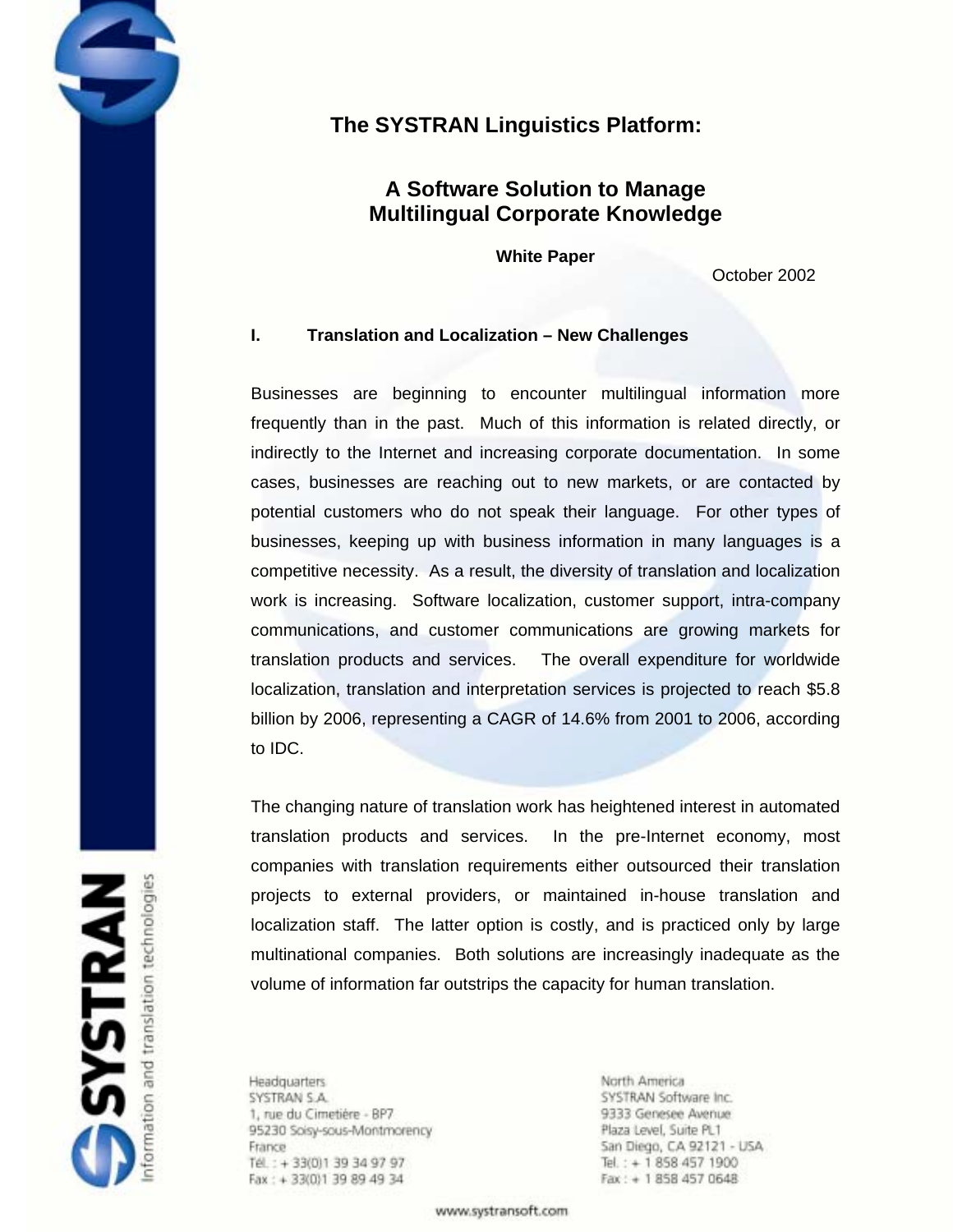The changing needs for business translation services novel solutions. Many new technical challenges have emerged, such as real-time delivery, colloquial text translation, speech translation and needs for uncommon language pairs.

Translation and localization projects for software and other products also involve complex linguistic and engineering challenges that may include text editing, format conversion, translation, cultural adaptation and script conversion. Very few businesses are staffed with the software engineers, linguists and translators needed to conduct a successful localization project. Costs aside, for information-based businesses, human translation is simply too slow and too costly to keep up with ever changing data. Time-sensitive applications such as news monitoring or stock trading can become obsolete in the hours, or even days that are needed for human translation. Multilingual customer support and communication also require on-demand translation, and often involve large volumes of text. Some examples are Internet selfhelp applications such as self-service technical support, email support and click-to-chat support. Users of these applications expect immediate results, a standard that would be impossible to meet with human translation. Even when translations are not needed immediately, it is prohibitively expensive to translate high-volume customer communications. Likewise, within companies, email and instant messages require rapid turnaround at high volumes. These cannot be addressed with human translation solutions.

Human translation and localization services are not feasible for highly dynamic content. Many software companies maintain large knowledge bases of support materials. This content changes substantially as new bug reports, fixes and upgrade information are added. The cost and delays of retranslating a large, dynamic content source is unsupportable for any business. Some companies have attempted to use Translation Memory (TM) systems in conjunction with content management software to manage translation of their content. This solution is not adequate for dynamic content.

**Headquarters** SYSTRAN S.A. 1, rue du Cimetière - BP7 95230 Soisy-sous-Montmorency France Tél.: +33(0)139349797 Fax: + 33(0)1 39 89 49 34

North America SYSTRAN Software Inc. 9333 Genesee Avenue Plaza Level, Suite PL1 San Diego, CA 92121 - USA Tel.: + 1 858 457 1900  $Fax: + 18584570648$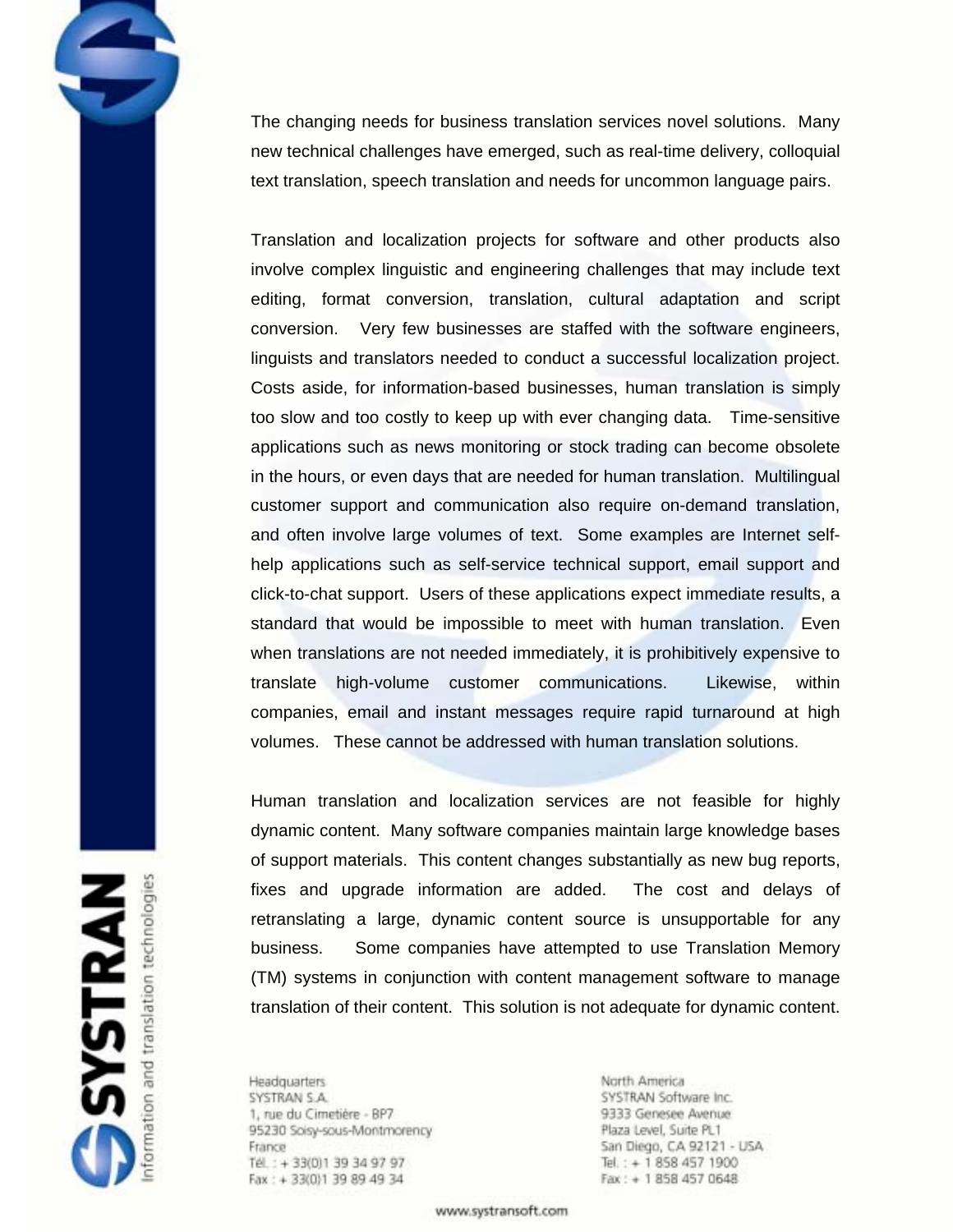TM systems rely on an existing resource of bilingual translation data. For example, a TM system can store a set of recurring sentences or phrases, and the translations that were made. Later these translations can be simply "plugged in", speeding the translation process.

For dynamic content, however, the percentage of reused content is low, making TM systems of limited value. Further, the TM system is not useful until it contains a large database of parallel source and target text. Producing the source and target text requires substantial effort by human translators. The cost and delay of human translation is unsupportable for any high volume or dynamic content. Automation of the translation process is the only viable solution for the majority of these applications. Yet many companies have resisted using machine translation because of concerns about quality, and the challenge of determining return on investment for an emerging technology. In some cases also, organized opposition by translators has been a factor in the decision not to use machine translation. The quality issue is central to the debate, and is the most frequently cited reason for not automating translation functions. SYSTRAN addresses this problem on multiple fronts, through integration support, custom lexical development, and quality review tools and metrics. SYSTRAN works with customers to ensure they understand the machine translation workflow. This is critical to ensuring a successful implementation because organizations that are new to MT often have difficulty foreseeing its impact.

## **II. The SYSTRAN Linguistics Platform**

SYSTRAN's SLP (SYSTRAN Linguistics Platform) is a comprehensive enterprise solution for managing a full range of translation and localization project tasks. The SLP consists of the SYSTRAN machine translation (MT) technology, linguistic resources and tools for project management, corpus analysis and quality evaluation.

**Headquarters** SYSTRAN S.A. 1, rue du Cimetière - BP7 95230 Soisy-sous-Montmorency France Tél.: +33(0)139349797 Fax: + 33(0)1 39 89 49 34

North America SYSTRAN Software Inc. 9333 Genesee Avenue Plaza Level, Suite PL1 San Diego, CA 92121 - USA Tel.: + 1 858 457 1900  $Fax: + 18584570648$ 

www.systransoft.com

**SYSTRAN** translation technologies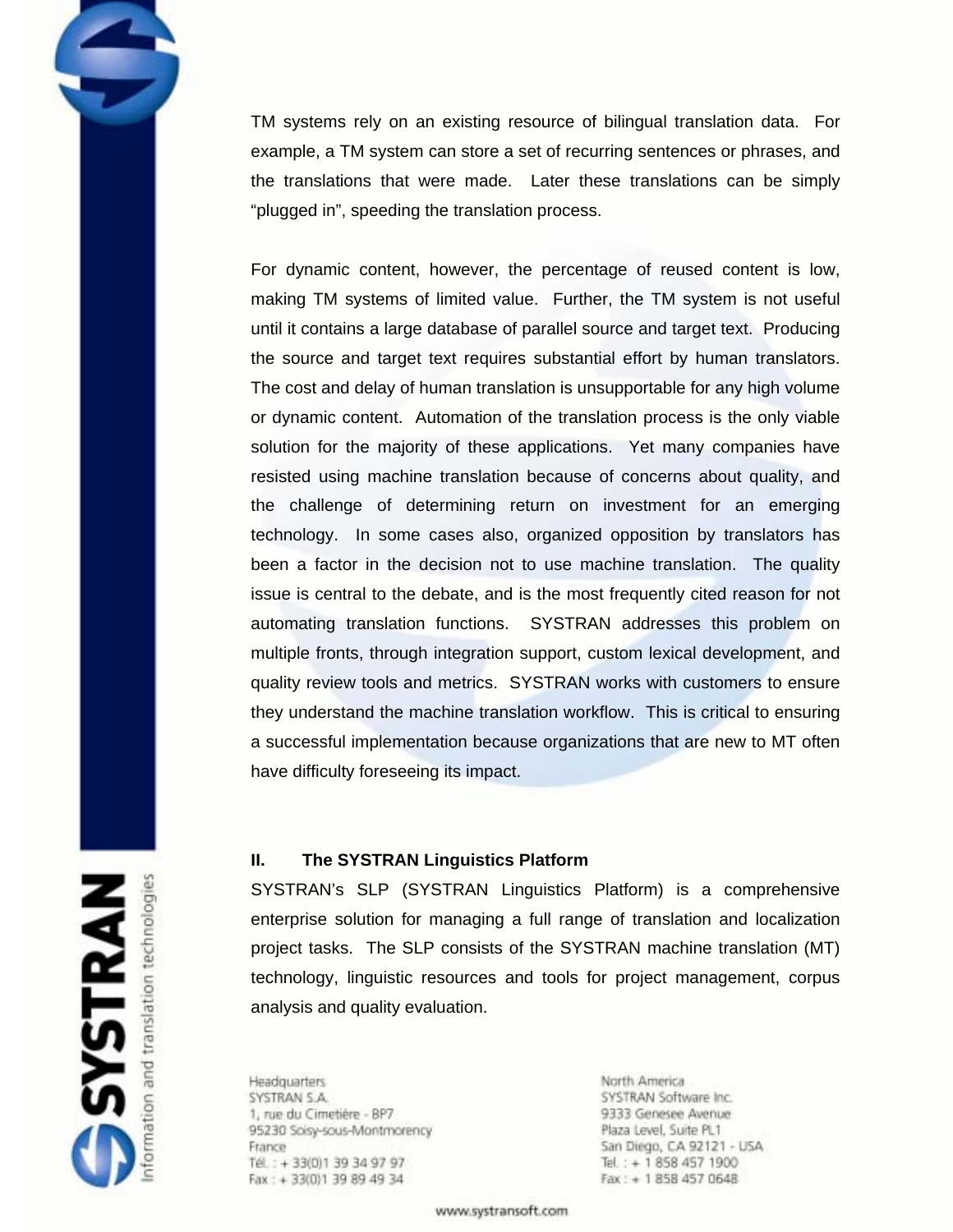The underlying platform that supports the SLP is the SYSTRAN WebServer, a client/server application that can be accessed transparently through most common software applications. It supports document formats including HTML, RTF, XML, and SGML. The SYSTRAN WebServer is hosted at the customer's site and can be integrated with internal translation workflow systems. The SYSTRAN WebServer is a robust and high-volume platform that can support an unlimited number of users, and millions of translation jobs per day.

## **A. SYSTRAN MT System**

The SYSTRAN machine translation system is a cornerstone component of the SLP. The system represents more than 30 years of accumulated knowledge and techniques for natural language processing. SYSTRAN has conducted a comprehensive rearchitecture of its system to leverage modern programming techniques and streamline access to its large linguistic and lexical resources.

SYSTRAN has the largest lexical resources and number of language pairs of any MT system in the world. Basic dictionaries contain up to 300,000 entries for each language. SYSTRAN also includes dozens of special subject dictionaries, many containing more than 100,000 entries. SYSTRAN's dictionaries are monolingual, a design feature that speeds creation of new language pairs because monolingual dictionaries can be recombined in new pairings.

The SYSTRAN MT system has received commercial acceptance for its high quality translation, robust architecture and broad range of language pairs and dictionaries. SYSTRAN has deployed its enterprise translation solution in high profile Internet sites such as AltaVista and Google and for corporate intranet applications at DaimlerChrysler and Dow Corning. The technology has also been used for decades by the U.S. Government and the European

**Headquarters** SYSTRAN S.A. 1, rue du Cimetière - BP7 95230 Soisy-sous-Montmorency France Tél.: +33(0)139349797 Fax: + 33(0)1 39 89 49 34

North America SYSTRAN Software Inc. 9333 Genesee Avenue Plaza Level, Suite PL1 San Diego, CA 92121 - USA Tel.: + 1 858 457 1900  $Fax: + 18584570648$ 

www.systransoft.com

**SYSTRAN**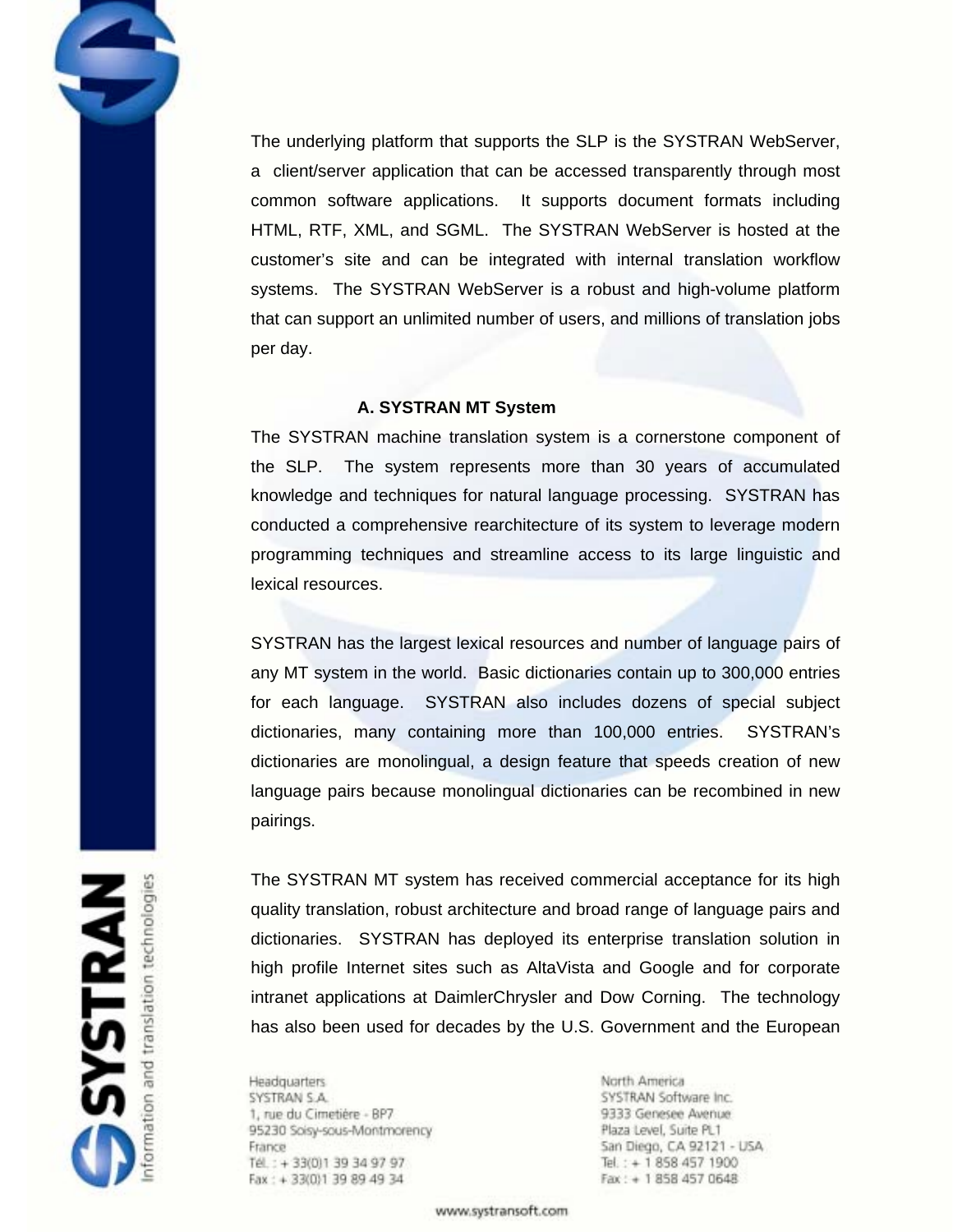Commission. These deployments have raised corporate, public and government awareness of machine translation technology, and have enabled millions of Web users to access multilingual Web content.

## **B. SLP Architecture and Properties**

The SYSTRAN Linguistics Platform (SLP) is a fully customizable open platform for translation project management. The system's declarative, modular design organizes linguistic, engineering and project management functionality as a set of independent modules. As a result, users can craft custom solutions that use only the specific components that are required for an application. The SLP supports collaboration by allowing users to develop linguistic resources and manage and review translation projects throughout the translation lifecycle.

Because the SLP's resources are extremely large, a high degree of modularity is essential. Common office hardware cannot run the totality of the SYSTRAN resources, including its 36 language pairs and hundreds of dictionaries. For most applications, only a subset of the total resources is needed. The SLP's modularity allows users to install the components they need, utilizing typical hardware. In keeping with its modular design, the SLP supports the full XML standard, making possible the export of technology components for applications in content management, indexing and search and retrieval.

The SLP makes use of finite state technology to streamline computationally intensive tasks such as dictionary lookup and factorizing linguistic paradigms. This results in greater efficiency and performance for translation tasks.

Efficiency is also supported by the use of implicit transfer within the translation process. Implicit transfer addresses local expressions and verb phrases. These entities often are governed by a different set of syntactic

**Headquarters** SYSTRAN S.A. 1, rue du Cimetière - BP7 95230 Soisy-sous-Montmorency France Tél.: +33(0)139349797 Fax: + 33(0)1 39 89 49 34

North America SYSTRAN Software Inc. 9333 Genesee Avenue Plaza Level, Suite PL1 San Diego, CA 92121 - USA Tel.: + 1 858 457 1900  $Fax: + 18584570648$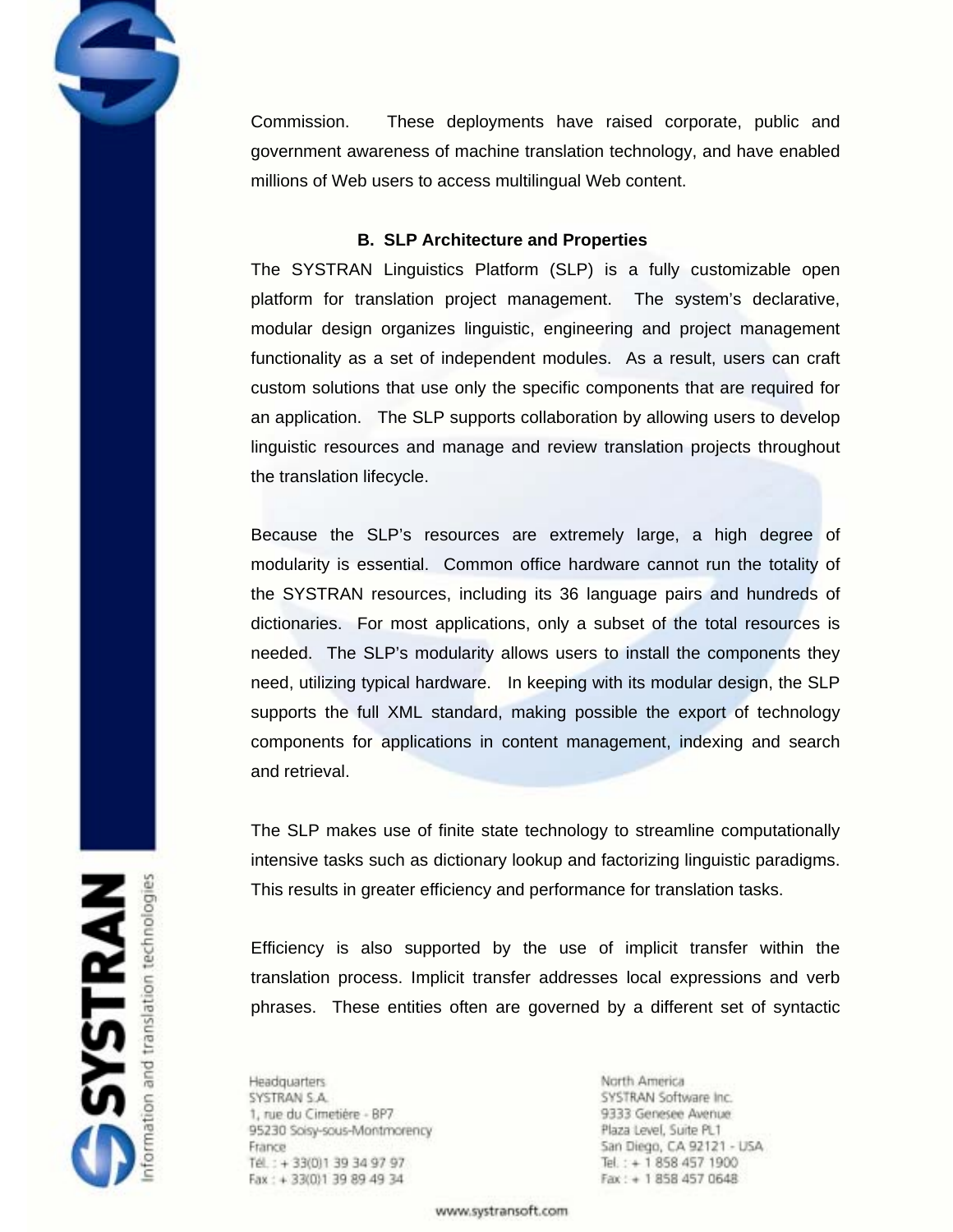rules than what is generally applied to the source language. Implicit transfer sets up parallel source and target descriptions. During the transfer phase of translation, the descriptions are used to generate a syntactically correct structure in the target, rather than using a syntactic analysis of the internal structure of the expression.

## **Functional Components**

The SLP architecture consists of two functional components, the Translation Processor, and the Translation Monitor.

## *SYSTRAN Translation Processor*

The Translation Processor component provides the organizational framework for the SLP functions and resources, and the user's project files. Translation Processor is the core engine of the SLP. It consists of a set of scripts that support project creation, file management, corpus update and batch translation. The SLP is designed to handle large numbers of files. The SLP can produce reports on translation results, organized according to trends. This provides users with the ability to closely monitor and manage MT quality at levels ranging from gisting to high quality, publication-ready translation.

## *SYSTRAN Translation Monitor*

The Translation Monitor component is a browser-based user interface to the SLP functionality. Using familiar Windows navigation conventions, users can access a full range of linguistic resources and project management tools, and direct the complete localization cycle for varied applications. SYSTRAN provides customization services tailored to the customer's content, delivery requirements and computing environment. With careful customization, SYSTRAN users can create high quality translations. The ability to produce high quality translation has been a key barrier to the entry of MT into many

**SYSTRAN** 

**Headquarters** SYSTRAN S.A. 1, rue du Cimetière - BP7 95230 Soisy-sous-Montmorency France Tél.: +33(0)139349797 Fax: + 33(0)1 39 89 49 34

North America SYSTRAN Software Inc. 9333 Genesee Avenue Plaza Level, Suite PL1 San Diego, CA 92121 - USA Tel.: + 1 858 457 1900  $Fax: + 18584570648$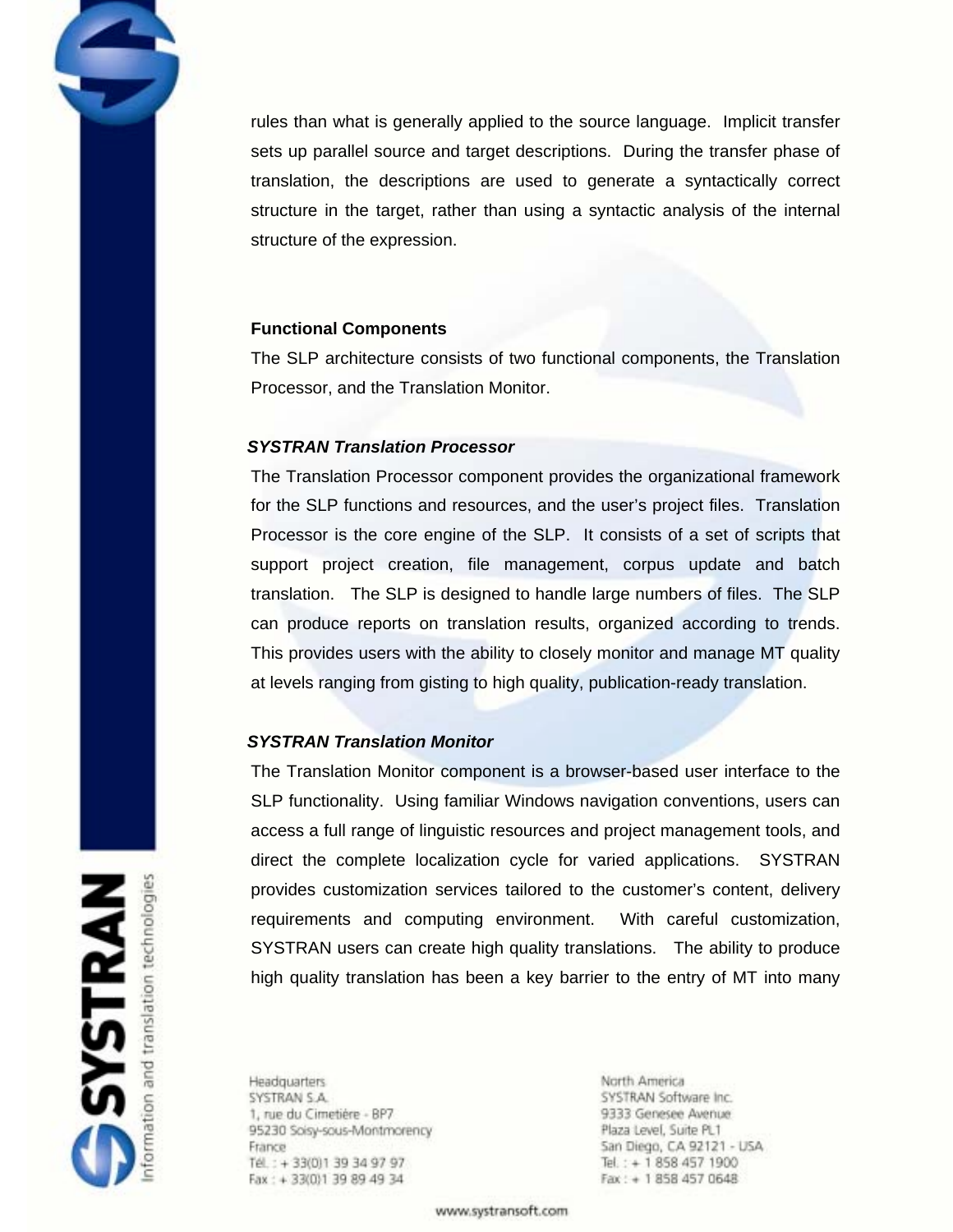markets. The SYSTRAN Linguistics Platform removes this barrier, opening the doorway to a broad range of new MT applications.

## **Translation Monitor Features**

The **Control Panel** functionality allows users to set the choice of target language for translation and launch batch translations. Batch translation is distinguished from interactive translation. In batch mode, the user supplies the system with the file name of the source text. The translation system retrieves and translates the file based on the user's configuration choices. Interactive translation, alternatively, performs a translation of text that is visible on screen, or passed to the translation system from an open application.

 Once it is completed, users can view statistics on the translation job including the size of the text, processing time and listings of unfound words. These statistics provide important data for analyzing the success of the translation job. For example, if the percentage of unfound words is high, the user can enter the words in the system dictionary, then retranslate to create a better result. Understanding the areas of the text where the system had difficulty can also help to guide controlled writing efforts.

Quality evaluation tools are also accessible from the **Control Panel**. The **Control Panel** offers a baseline for comparing the quality of translations. As the user improves the system through addition of specialized vocabulary, improvements in quality can be tracked, ensuring that an acceptable result is produced.

The **Control Panel** contains tools for segmentation of large corpora into error categories. Categorization helps to make recurring patterns immediately obvious, so the reviewer can craft an encompassing solution.

**Headquarters** SYSTRAN S.A. 1, rue du Cimetière - BP7 95230 Soisy-sous-Montmorency France Tél.: +33(0)139349797 Fax: + 33(0)1 39 89 49 34

North America SYSTRAN Software Inc. 9333 Genesee Avenue Plaza Level, Suite PL1 San Diego, CA 92121 - USA Tel.: + 1 858 457 1900  $Fax: + 18584570648$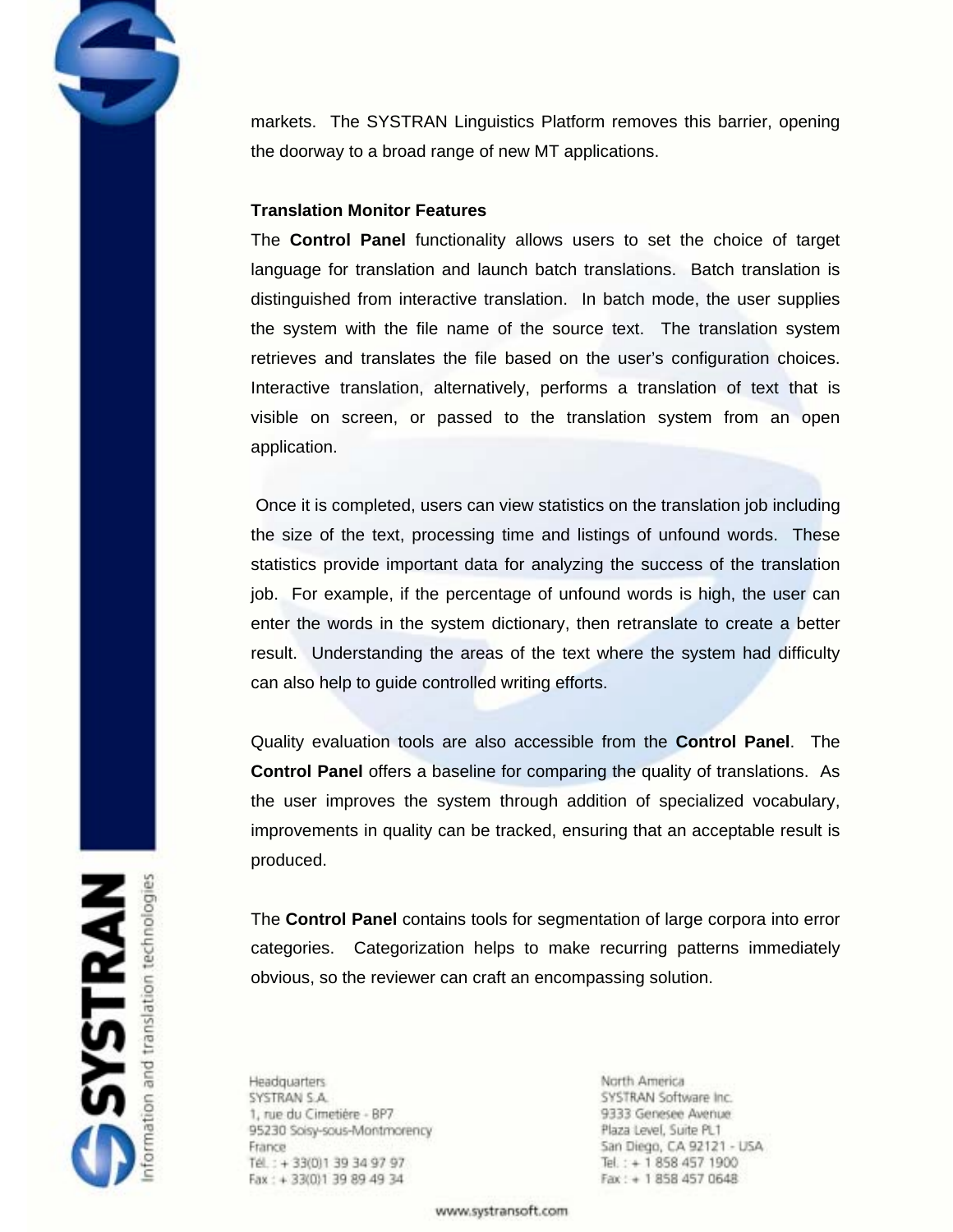The **Analysis** tools available in the SLP support linguistic analysis of the user's corpora. Results of an analysis may be used to direct lexical development, guide controlled writing standards or indicate other SLP resources that are needed. For example, using one of the Analysis tools, the user can find and review multiple occurrences of a word within a corpus to understand its context and translation. Listings of words not found in the dictionaries can also be produced, along with testing of dictionary entries. Dictionary additions can have unintended impacts, making testing essential prior to including new terminology in permanent dictionaries.

The **Navigation** functions include a set of comparison tools for source and target text that allow the user to navigate through aligned corpora to find and compare translations of specific text segments.

The SLP's **Administration** capabilities include corpus definition, configuration of target language settings, dictionary selections and configuration of translation parameters.

#### **Linguistic Resources**

SYSTRAN's linguistic resources enable users to manage and customize the translation process from preparation of terminology, texts and dictionaries to post-MT processing. The linguistic components are agent-like, in that they perform specific types of linguistic tasks that can be initiated by the user. Agents can consult different modules, and even other agents in seeking to complete a task. As a multi-agent system, SYSTRAN can operate more efficiently than earlier MT system designs, which required explication of every possible interaction, and the triggering conditions. A high level of customizability results from this design, because the exact set of resources needed for a particular text type, language pair and communication requirement can be assembled.

**Headquarters** SYSTRAN S.A. 1, rue du Cimetière - BP7 95230 Soisy-sous-Montmorency France Tél.: +33(0)139349797 Fax: + 33(0)1 39 89 49 34

North America SYSTRAN Software Inc. 9333 Genesee Avenue Plaza Level, Suite PL1 San Diego, CA 92121 - USA Tel.: + 1 858 457 1900  $Fax: + 18584570648$ 

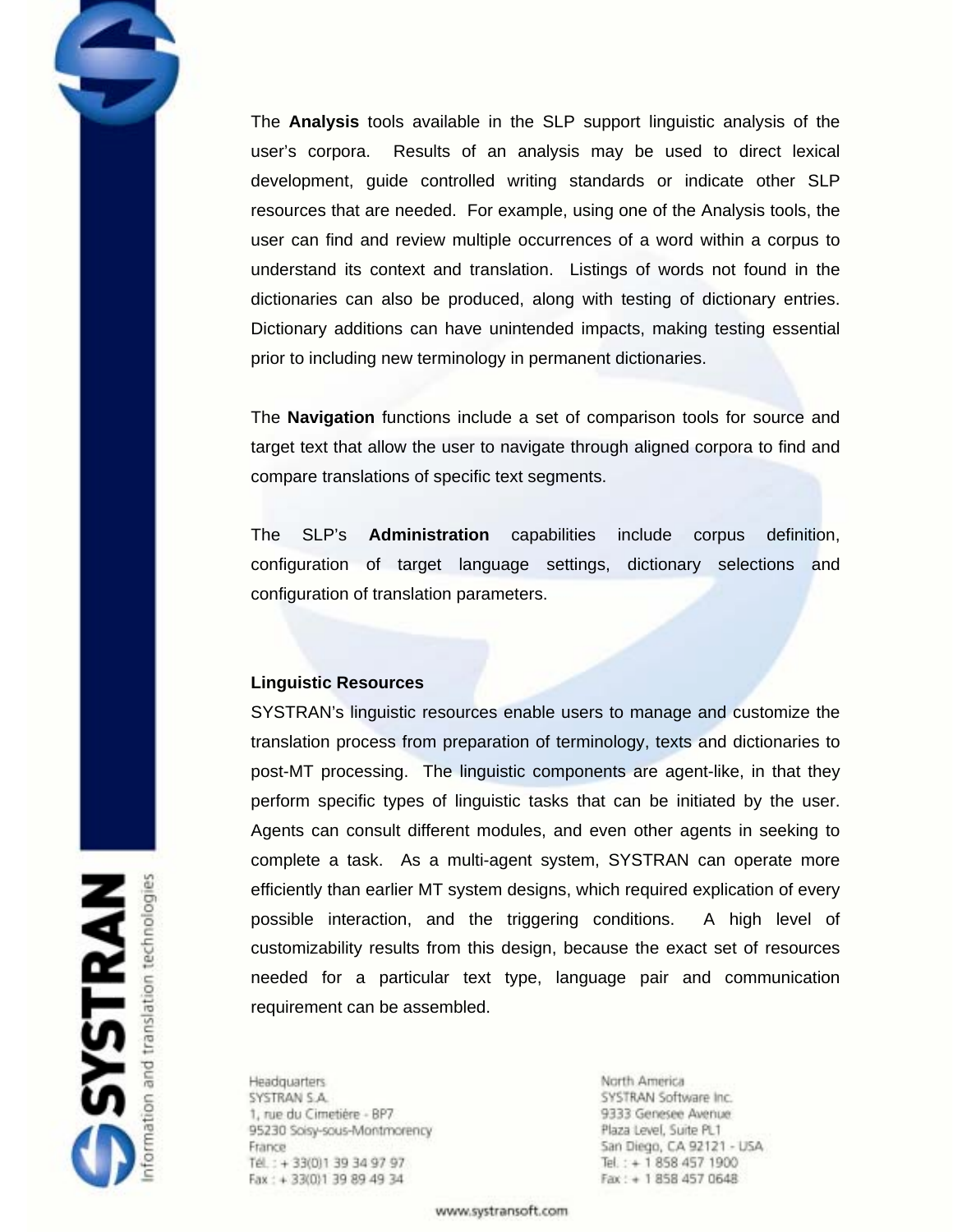## *Pre-Translation Resources*

The **Document Filter** separates formatting codes from text prior to translation and reinserts them after the translation process. SYSTRAN's **pre-processor** identifies the document type, such as email, or structured vs. unstructured text. This information is useful for determining which additional resources are needed to achieve the best possible translation. For example, email and chat texts may have limited use of punctuation. Since punctuation provides important clues for segmentation, other means of segmenting sentences and sentential units would need to be employed. SYSTRAN supports numerous character encoding formats and performs conversion of character sets using its **character set converter**. A **language recognizer** can identify the language of the source text based on frequently occurring words. SYSTRAN also performs **spelling correction**. Spelling errors can have substantial negative impact on MT output quality. Misspelled words cannot be matched to entries in the dictionaries. As a result, these words go untranslated. A more insidious effect results from the fact that unknown words are assigned default part of speech. If the default part of speech is incorrect, other decisions concerning the syntactic structure of the sentence may be incorrect as well. The subject area of the text can be identified with the **semantic domain recognizer.** This tool consults SYSTRAN's extensive knowledge bases to identify terminology clusters that are characteristic of specific subject domains.

# *Translation Resources*

Several natural language processing tools are used during the processes of sentence analysis, transfer and generation. The **sentence segmenter**

**Headquarters** SYSTRAN S.A. 1, rue du Cimetière - BP7 95230 Soisy-sous-Montmorency France Tél.: +33(0)139349797 Fax: + 33(0)1 39 89 49 34

North America SYSTRAN Software Inc. 9333 Genesee Avenue Plaza Level, Suite PL1 San Diego, CA 92121 - USA Tel.: + 1 858 457 1900  $Fax: + 18584570648$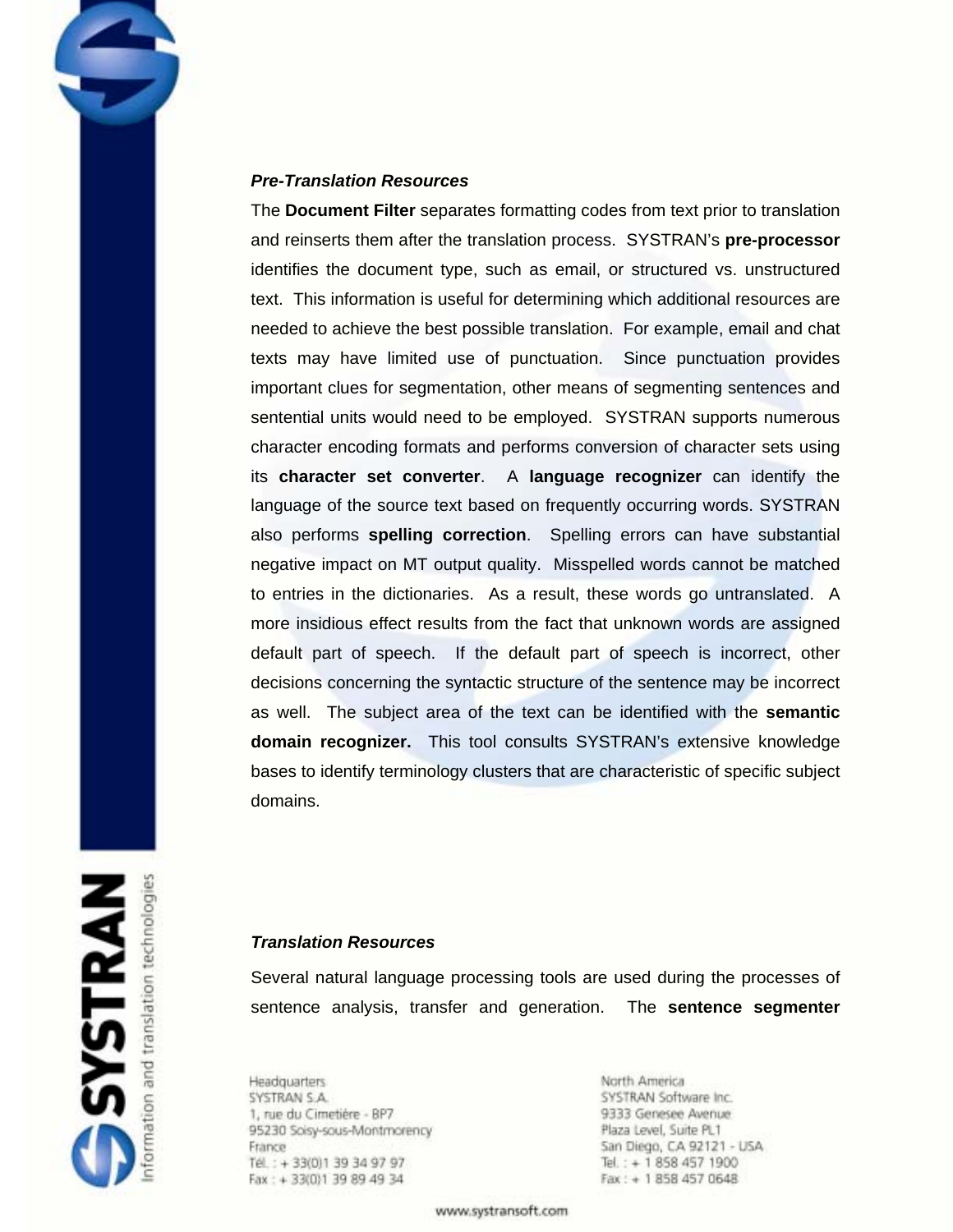divides the text into sentences. This is a straightforward task if the text is composed exclusively of carefully punctuated, complete sentences. More commonly, sentence segmentation will have to account for missing punctuation, headings, tables of contents, greetings and closures and many other features of real-life text. After sentence segmentation, the **word delimiter** is used to determine word boundaries. For Western European languages, blank spaces are the primary indicator of a word boundary, though meaning units such as "ice cream" function as a single word despite their multi-word composition. However for many Asian languages, blank spaces are not used to mark word boundaries and word segmentation is a more complex task that utilizes morphological and syntactic information. Word forms are identified using a **lemmatizer** that matches the word form with morphological paradigms. To illustrate, the word form "known" would be identified as the past participle of the verb "know". The **part-of-speech tagger** assigns a grammatical function (e.g., noun, verb, adjective etc) to each word based on its morphological features and the local environment of the word within the sentence. The **text synthesizer** performs the opposite function of the lemmatizer, generating correct word forms in the target language.

## *Post Translation Resources*

Embedded within the SLP is the **SYSTRAN Review Manager** (**SRM**), a comprehensive toolset for evaluating translation quality and updating linguistic resources. The SRM organizes user's corrections by category and performs statistical analysis on translation results. For example, a translated document can be analyzed on a sentence-by-sentence basis. Source and target languages are presented with color-coded markup to indicate notfound-words and the frequency of occurrence of a word or phrase. The reviewer can step through the translation sentence by sentence and provide feedback according to the nature and severity of the error. The SRM produces statistics based on user feedback and empirical characteristics of

**Headquarters** SYSTRAN S.A. 1, rue du Cimetière - BP7 95230 Soisy-sous-Montmorency France Tél.: +33(0)139349797 Fax: + 33(0)1 39 89 49 34

North America SYSTRAN Software Inc. 9333 Genesee Avenue Plaza Level, Suite PL1 San Diego, CA 92121 - USA Tel.: + 1 858 457 1900  $Fax: + 18584570648$ 

**SYSTRAN** translation technologies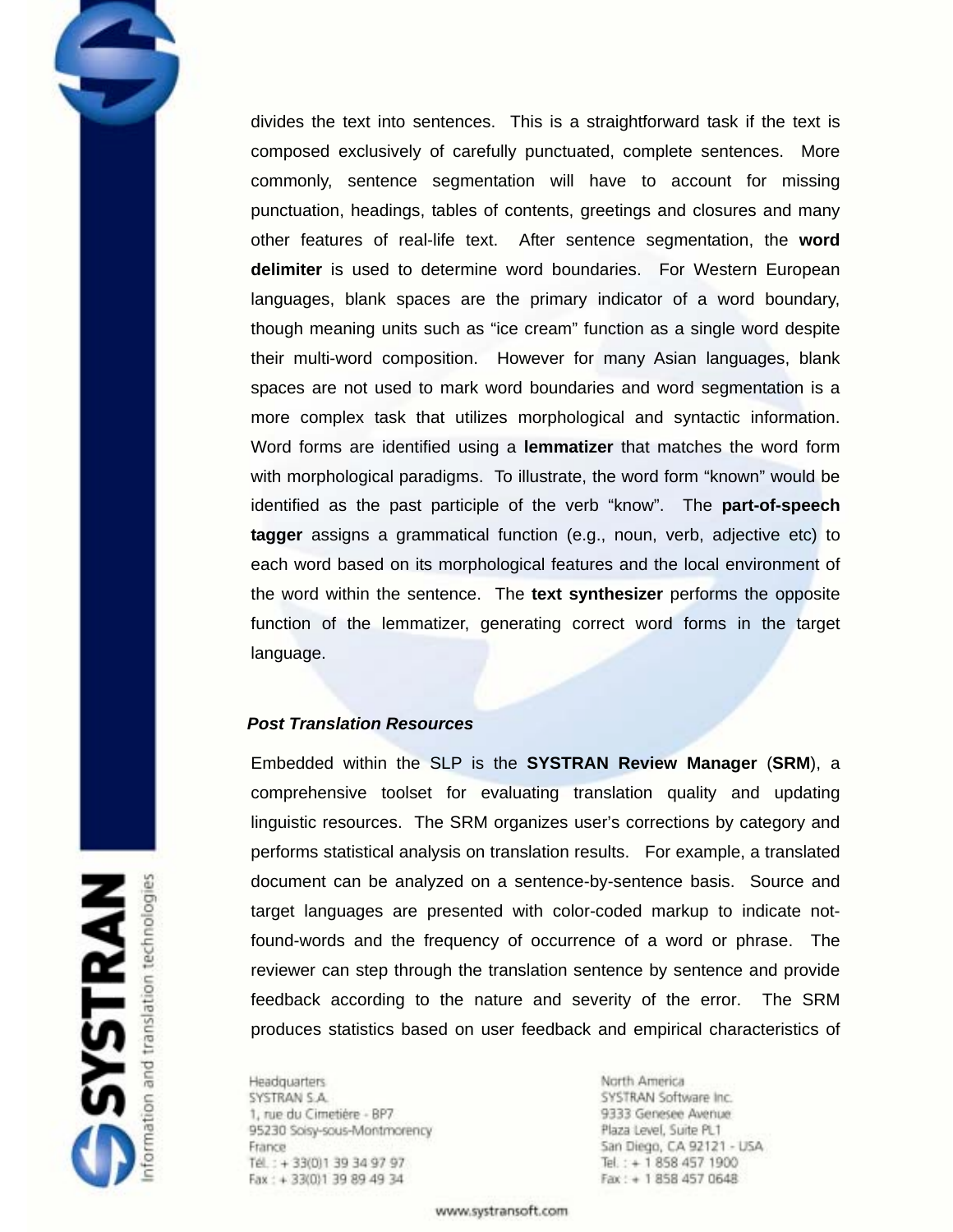the text, such as average sentence length, and word frequency. For errors that are based in dictionaries, a link is provided directly to the SYSTRAN Dictionary Manager. The reviewer can modify entries or make dictionary additions, then re-run the translation and review the results. After each review session, statistics are re-generated, allowing the reviewer to quantify translation quality, and the rate of improvement.

The QA tools include **terminology extraction**, **graphical editors** for development of syntactic and semantic rules, and examination of aligned corpora. **Benchmark tools** support users in creating benchmark standards and judging the quality of translations that are produced through the customization process, and during production.

## **Diverse Business Applications**

The SLP has applications in numerous industries including customer support, knowledge management, cross language search and retrieval, multilingual enterprise applications, intra-company communications and eCommerce.

The cost of providing human technical customer support in many languages is becoming prohibitive. Automation with the SYSTRAN Linguistics Platform helps companies to achieve broader, more effective customer support at dramatically reduced costs.

SYSTRAN is well-versed in search and retrieval applications, having pioneered the application of MT to the U.S. Intelligence Community in 1968 and to AltaVista in 1998. SYSTRAN's technology is used by millions of Web users daily to translate foreign language websites on-the-fly. With the growing diversity of languages on the Web, translation of search results will inevitably become more widespread.

**Headquarters** SYSTRAN S.A. 1, rue du Cimetière - BP7 95230 Soisy-sous-Montmorency France Tél.: +33(0)139349797 Fax: + 33(0)1 39 89 49 34

North America SYSTRAN Software Inc. 9333 Genesee Avenue Plaza Level, Suite PL1 San Diego, CA 92121 - USA Tel.: + 1 858 457 1900  $Fax: + 18584570648$ 

www.systransoft.com

**SYSTRAN**